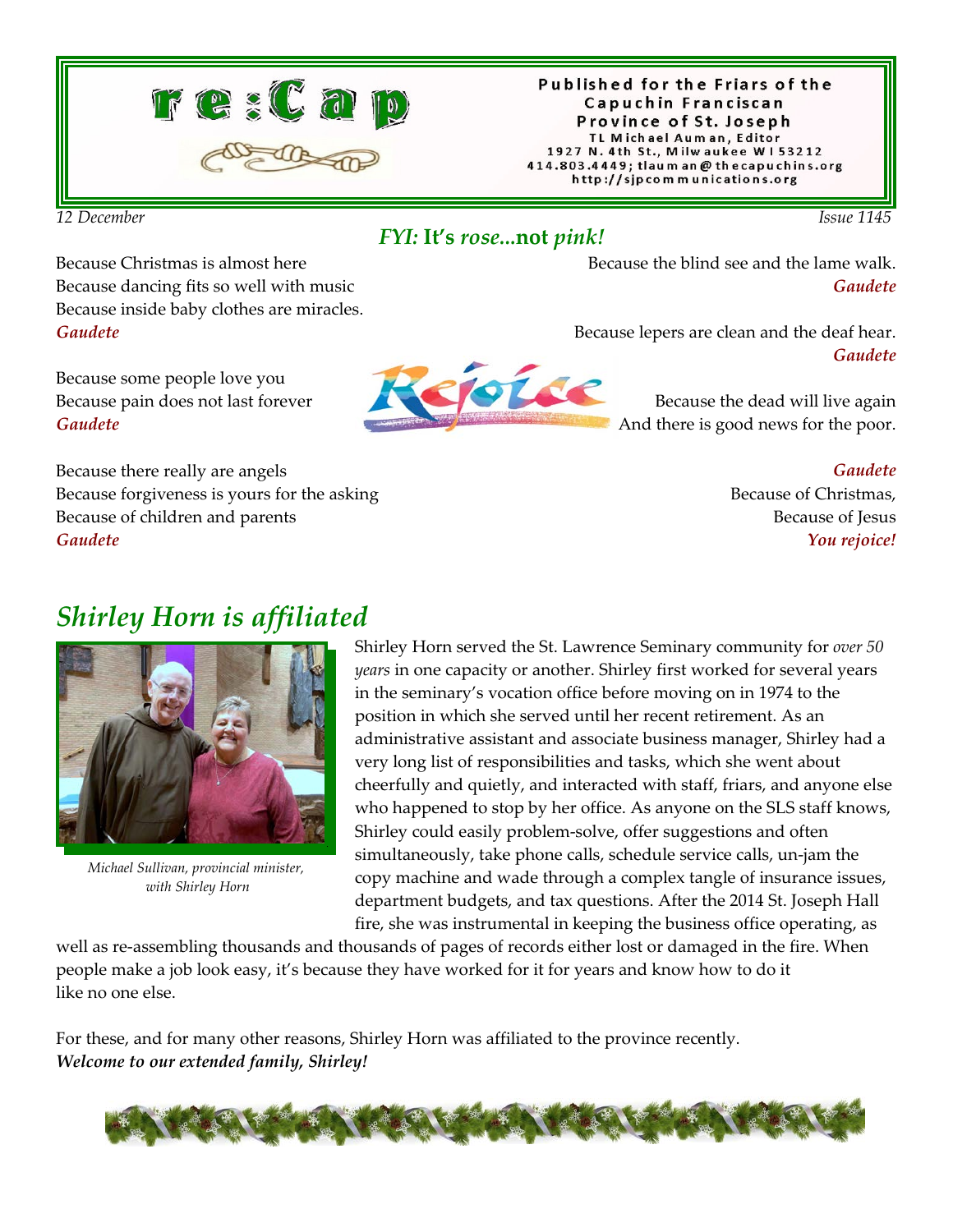# *Fraternal collaborators meet the OPCC*



*Milwaukee Detroit*

Recently, Amy Peterson (director, of the Office of Pastoral Care and Conciliation) met with our fraternal collaborating brothers in Milwaukee and Detroit for a one-day workshop on "safety and misconduct issues." She was joined by former friar Jim Reynolds, a member of the Provincial Review Board. Bill Hugo, who coordinates fraternal collaboration, also attended the workshops.

# *Catching people before they fall*



Pope Francis' visit to the Capuchin Day Center on Dublin's Church Street this summer was a special moment for Threshold, the homelessness prevention charity.

"The papal visit – the fact that the pope went to Brother Kevin's place, a Capuchin just round the corner from here is absolutely key because that's how we're founded," said John-Mark McCafferty, Threshold's CEO. "We've very solid foundations through the Capuchins, and we've maintained that kind of ethos, that kind of charism, through our work which is very

much values-based, social justice in action, and our advocacy work and the provision of our services."

That Threshold is a Capuchin-founded organization might come as a surprise to some, but looked at another way, the 40-year-old charity could be seen as a sister body to the Capuchin Day Center, intended to catch people before they fall into homelessness and desperation.

"We were established in 1978 by Capuchin +Donal O'Mahony, who was a Capuchin lay friar," Threshold's Fund-raising Manager Cora Ó Liatháin says, with John-Mark explaining that Threshold initially operated out of the Capuchin friary on Church Street, with Donal maintaining links with the charity up to his death in 2010, though his emphasis in his latter years had mainly been in peace-building.

The scale of the homelessness issue in modern Ireland probably really can't be downplayed, and John-Mark has warm words of welcome for 'A Room at the Inn?', the bishops' new pastoral letter in response to the housing crisis. This was a constant theme for him when he was on the bishops' Justice and Peace Commission in connection his previous role as advocacy manager for the Society of St Vincent de Paul.

*"If you want peace, work for justice." ~ Paul VI*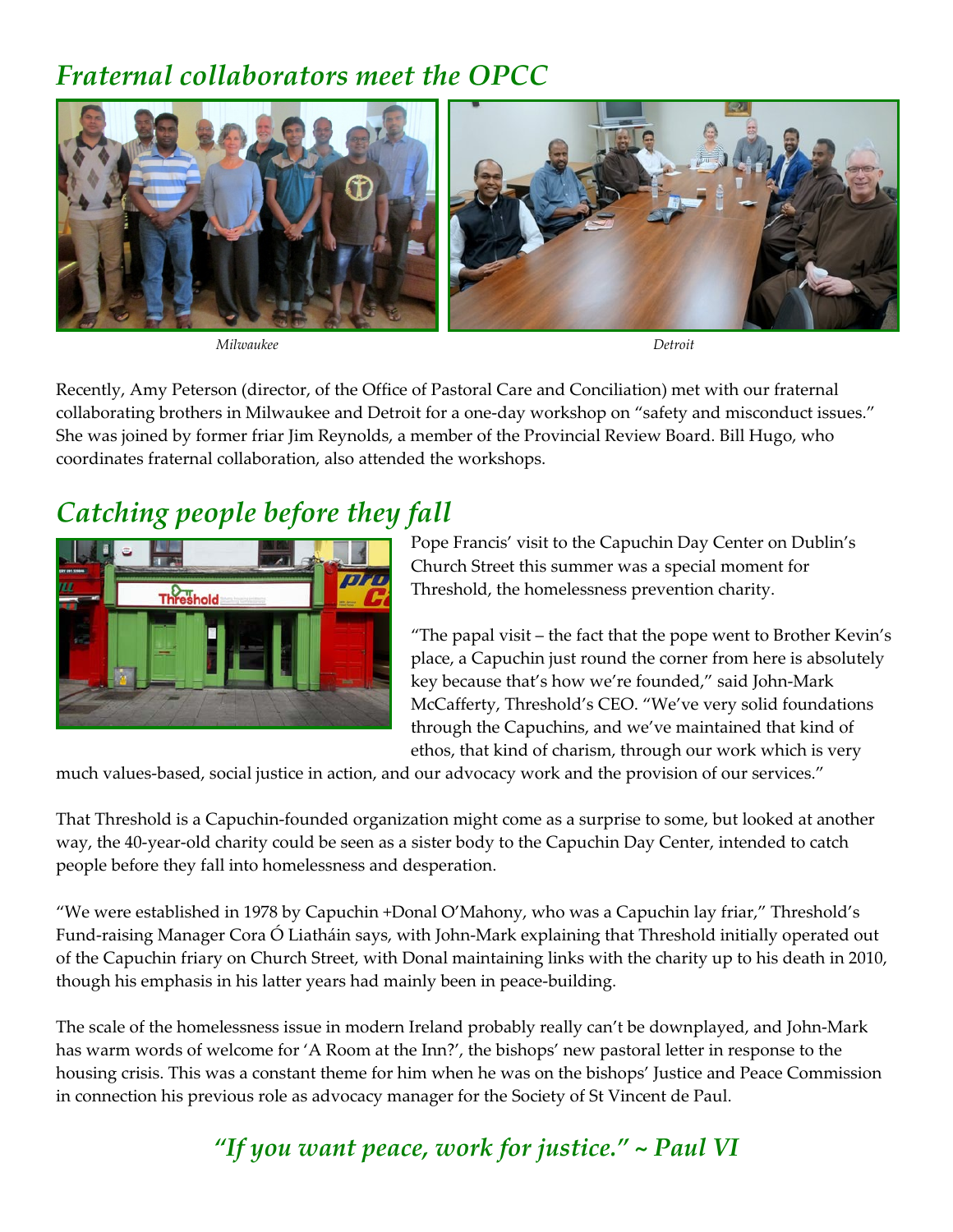# *We saw you at the Advent Retreat...*

The annual weekend Advent retreat was held recently at Marytown, featuring MJ Groark as the presenter. MJ shared his meditative reflections on St. Bonaventure's essay "The Five Feasts of the Child Jesus." What struck your editor were the two keywords in MJ's reflections: *control* and *gratitude.* It was an appropriate prelude to the feast of the Nativity. Friars from Chicago and Milwaukee participated in the retreat.